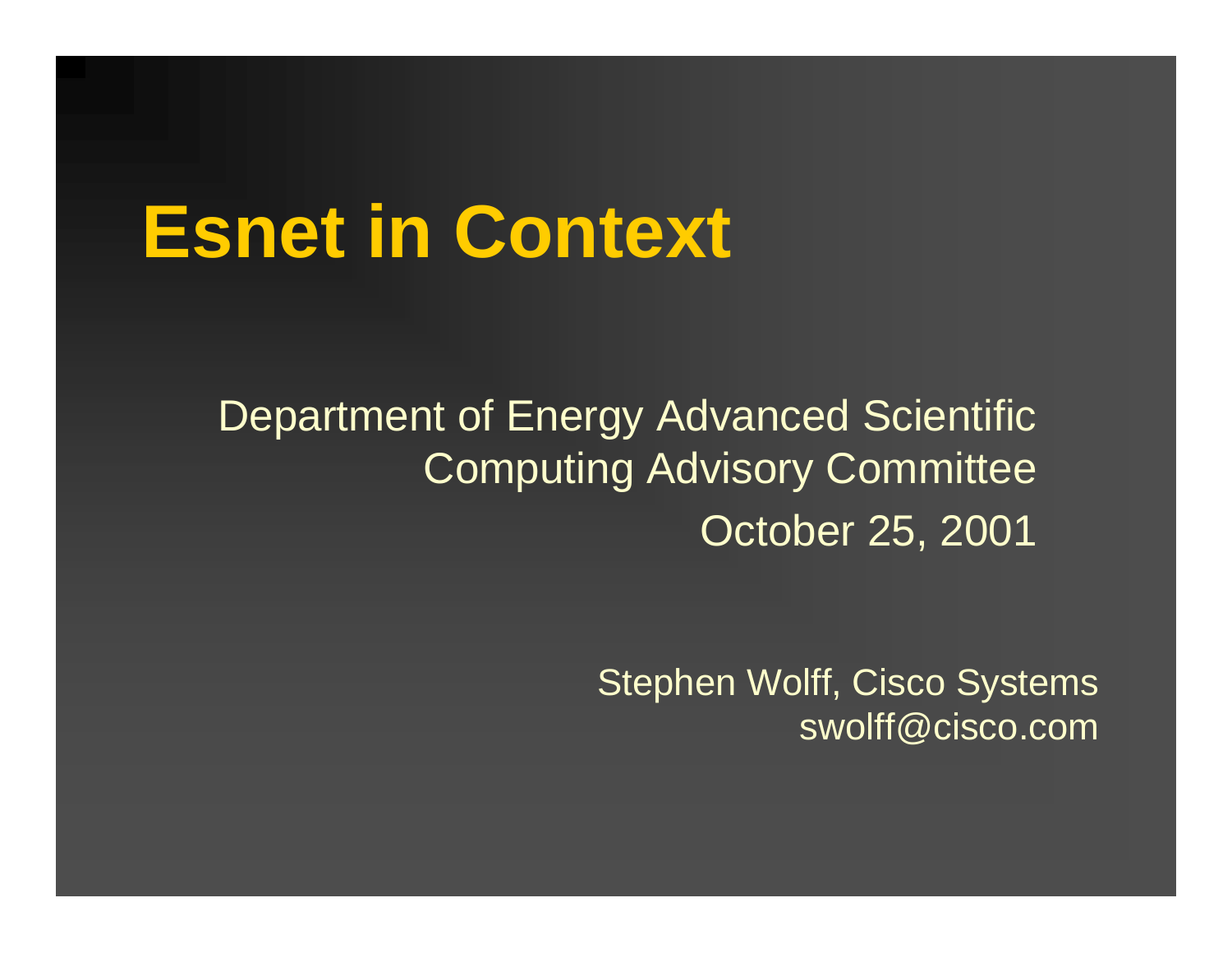# **Outline**

#### **ESnet review – summary** ■ Trends in National Research Networks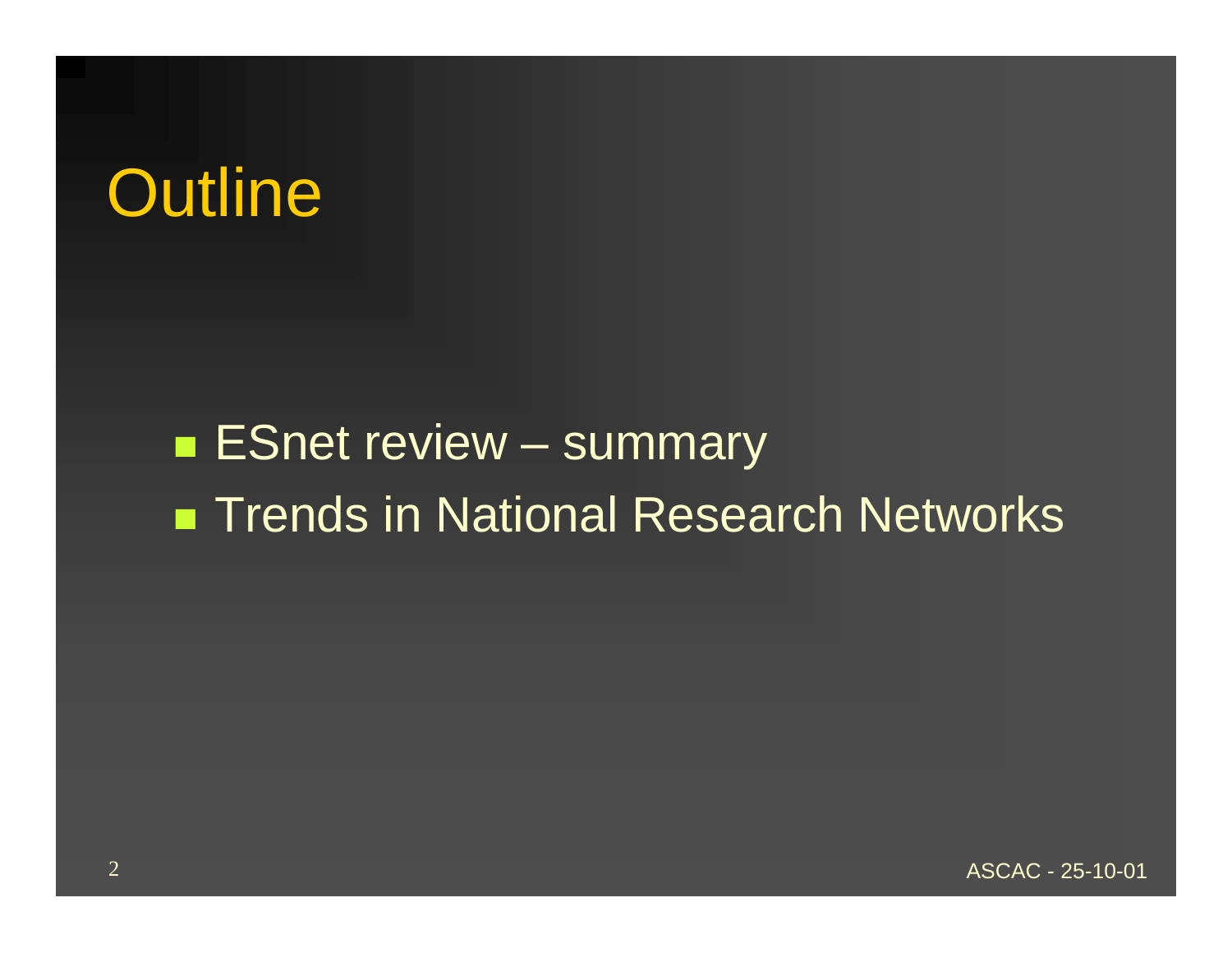#### ESnet review

■ 10-11 Sep 01, co-incident with ESSC meeting in Santa Fe **Review committee –** ■ R. Kendall, DoE Ames Lab ■ E. P. Love, Internet2 ■ G. Strawn, NSF ■ V. White, Fermilab ■ W. Turnbull, NOAA S. Wolff, Cisco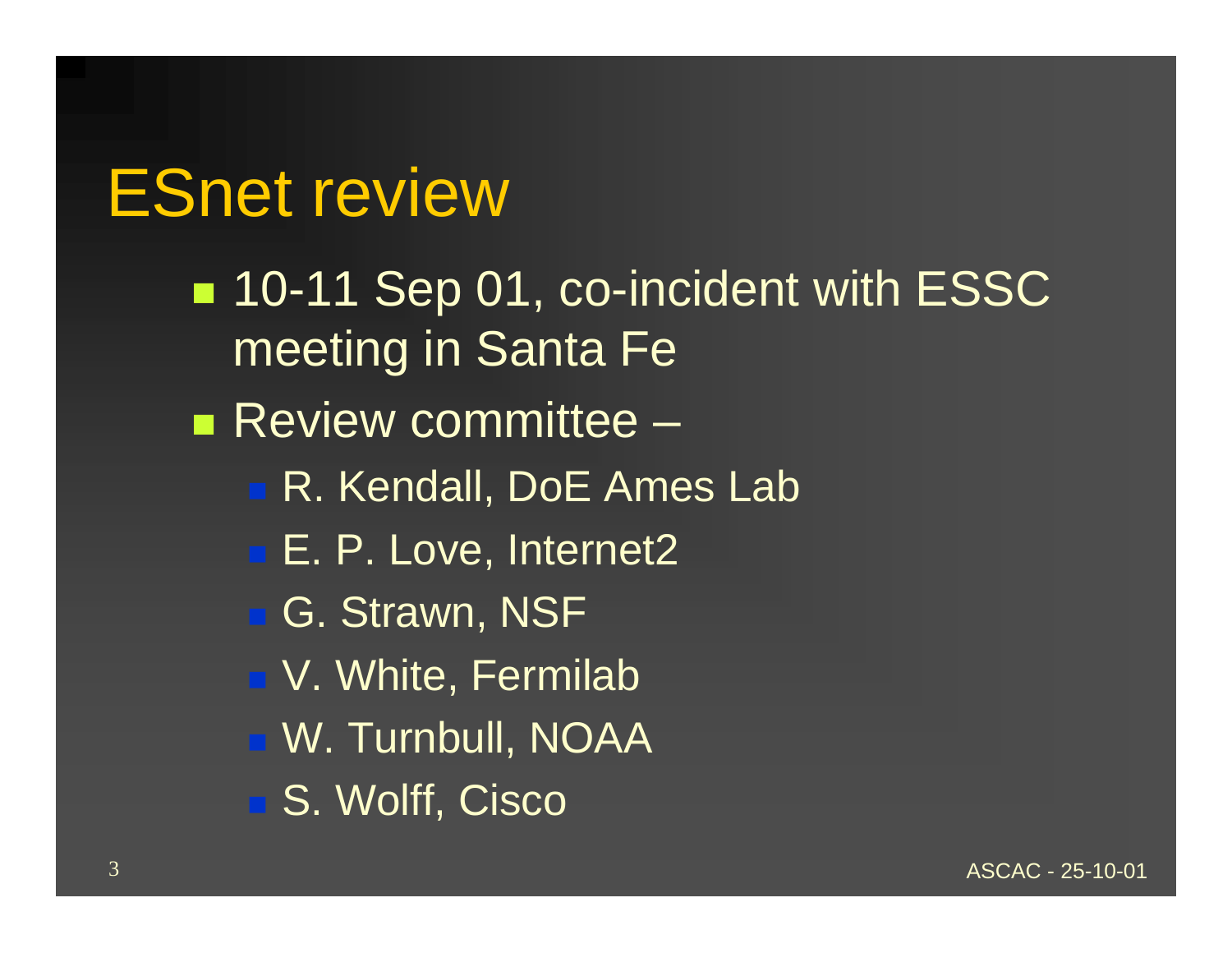#### ESnet is a small ISP

■ Traffic volume, February 2001 - $\blacksquare$  ESnet – 45 TB Abilene – 1057 TB Uunet/Worldcom - ?? ■ New applications could add 1 Gb/s, 24x7  $\blacksquare$  1 Gb/s = 10.8 TB/day or about 328 TB/mo.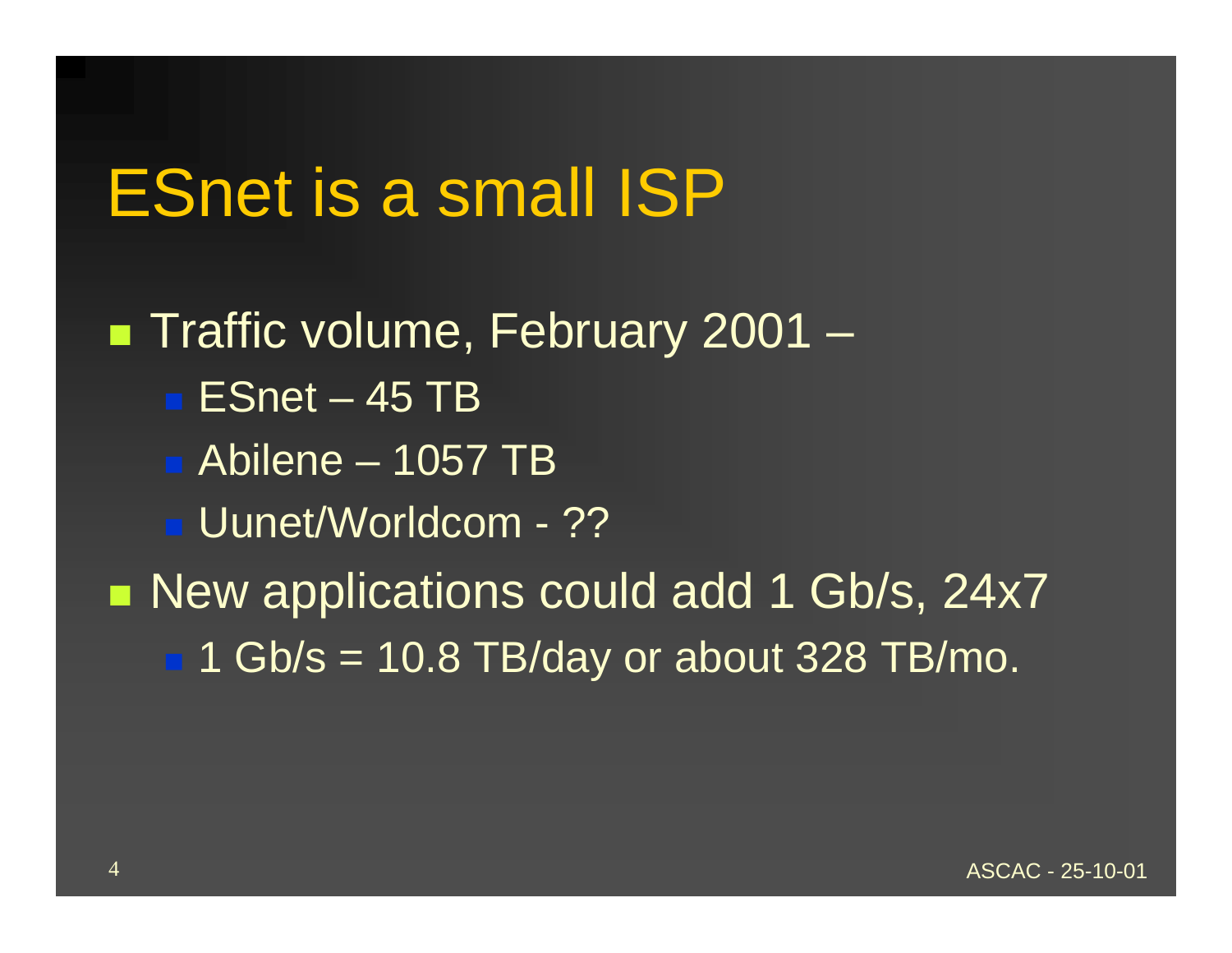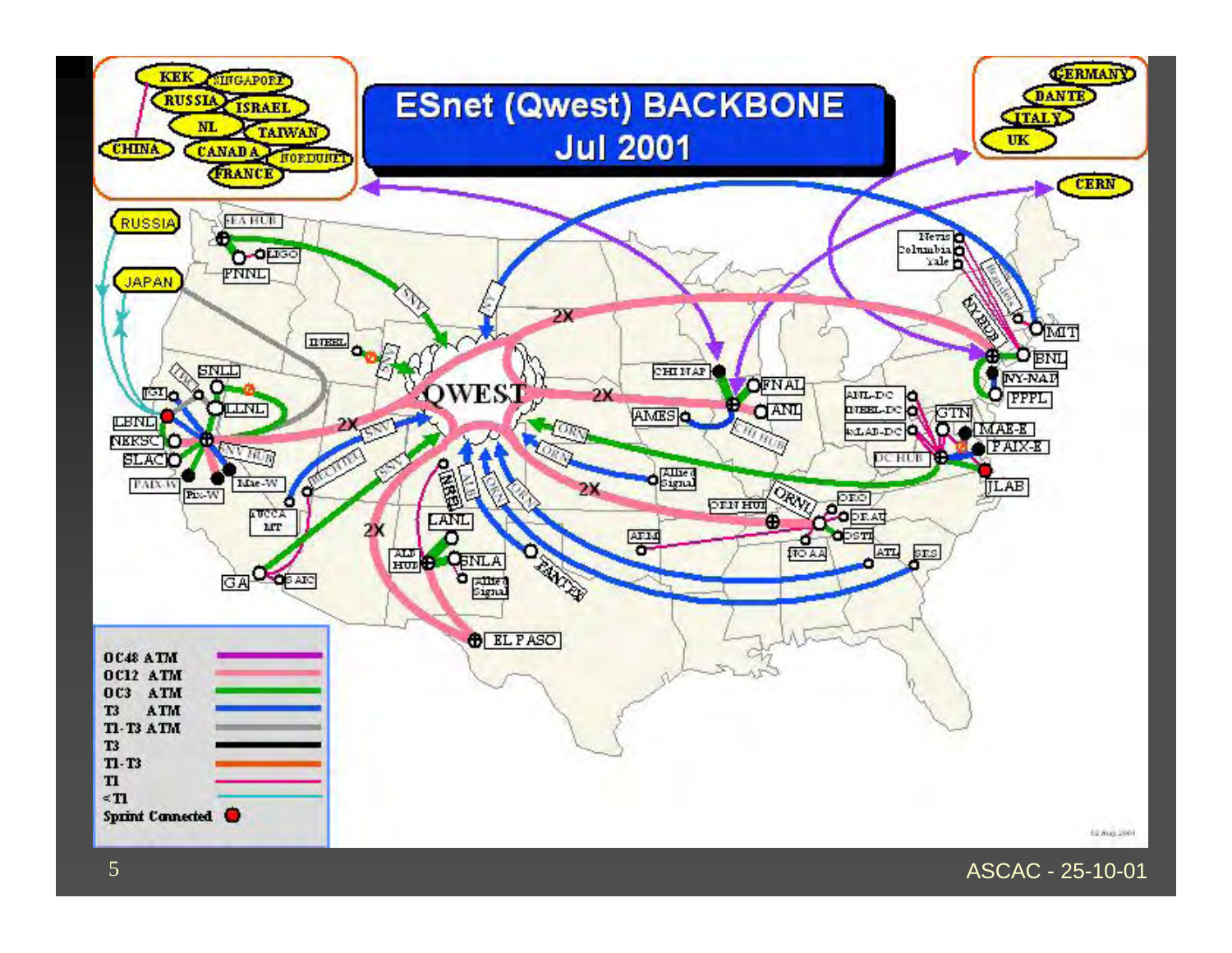# vBNS and Abilene



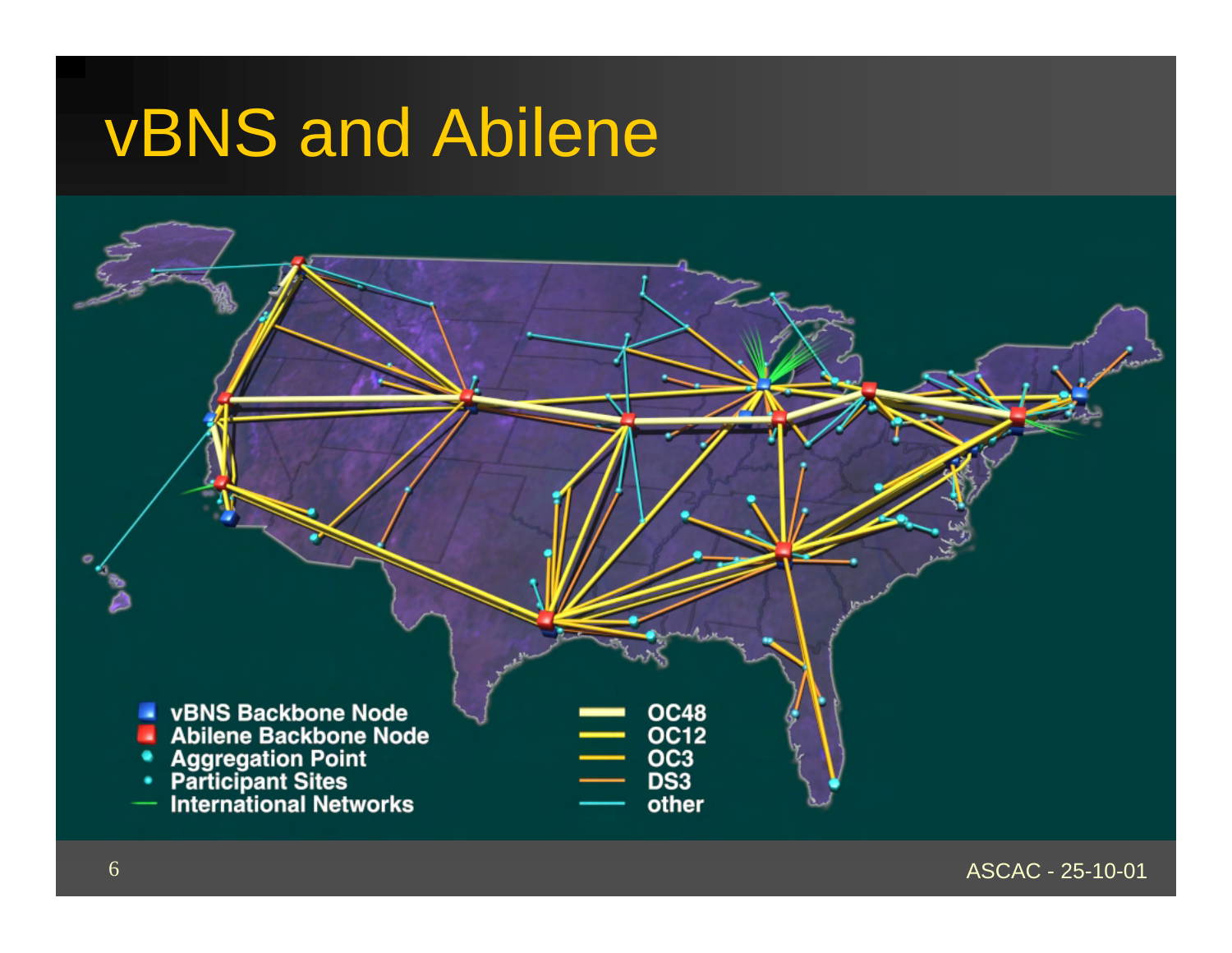#### **Abilene Traffic**



ASCAC - 25-10-01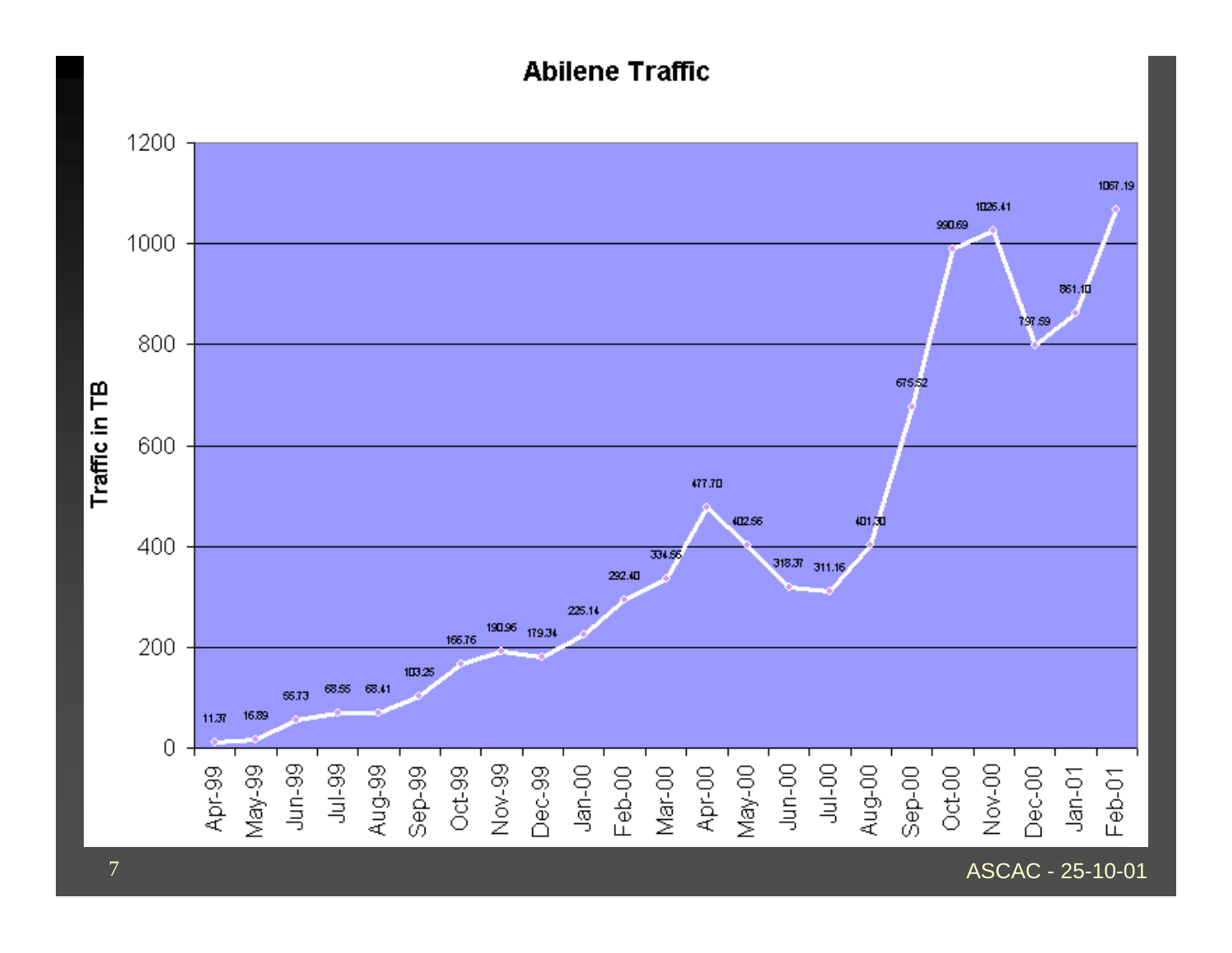### ESnet oversight

- ■ User governance (ESSC, ESCC) appropriate for historical growth patterns **Not well constituted to cope with the** approaching step increase in capacity requirements
- **Fragmentation is (again) a possibility UCAID HENP Working Group**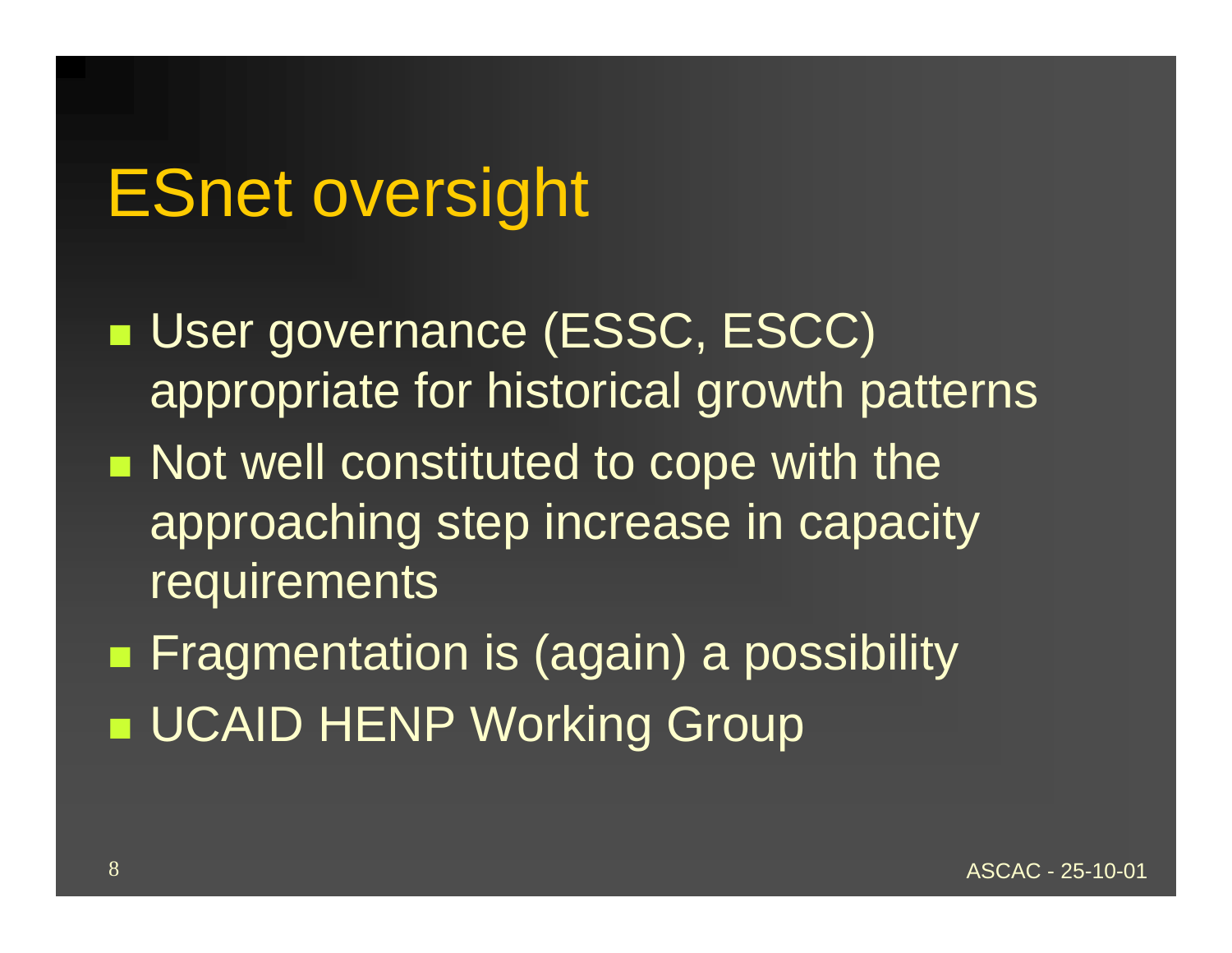# ESnet performance

- Connectivity is adequate for most current users
- $\blacksquare$ Good management tools and user services
- $\blacksquare$ Lean, cost-effective operation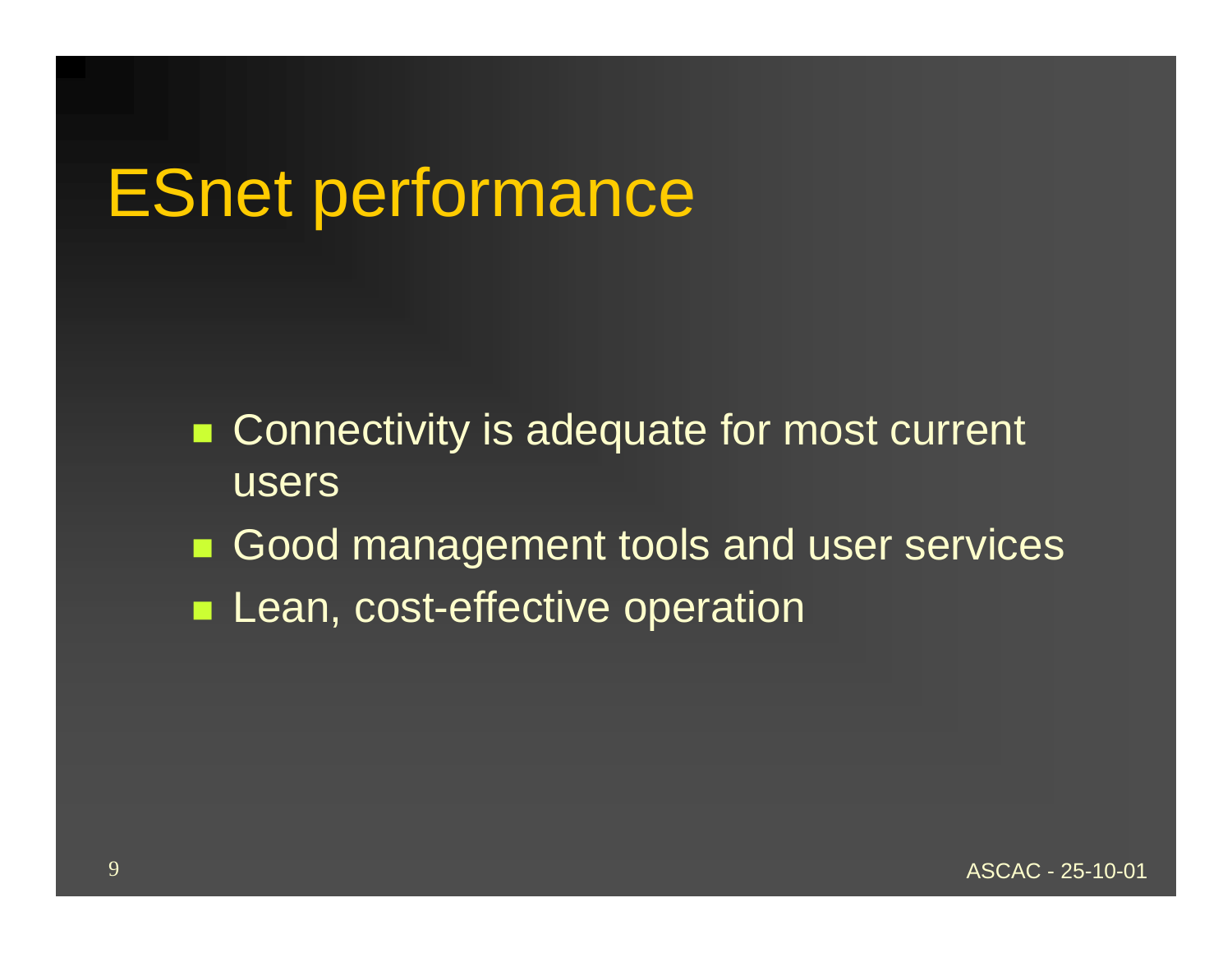# ESnet planning

**User governance is Fisk averse**  not well constituted for a strategic view ■ Special programs (e.g., biotech, SciDAC) need to plan networking requirements and budget for needed capacity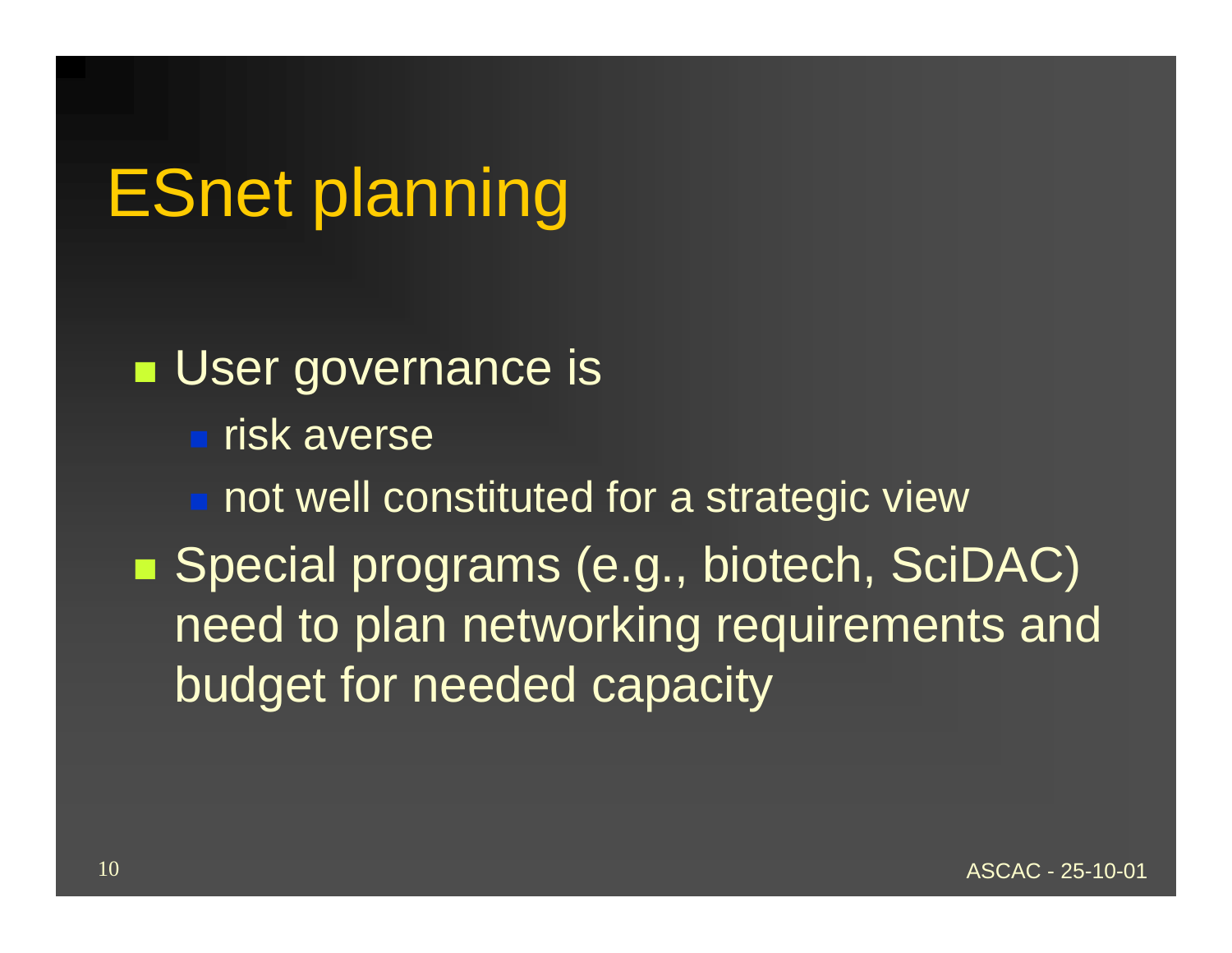# ESnet planning for new services & technologies

**No central knowledge of networking research** ■ Establishment of ESRSC a good step, but needs wider scope

■ ESnet is hard to defend as a commodity ISP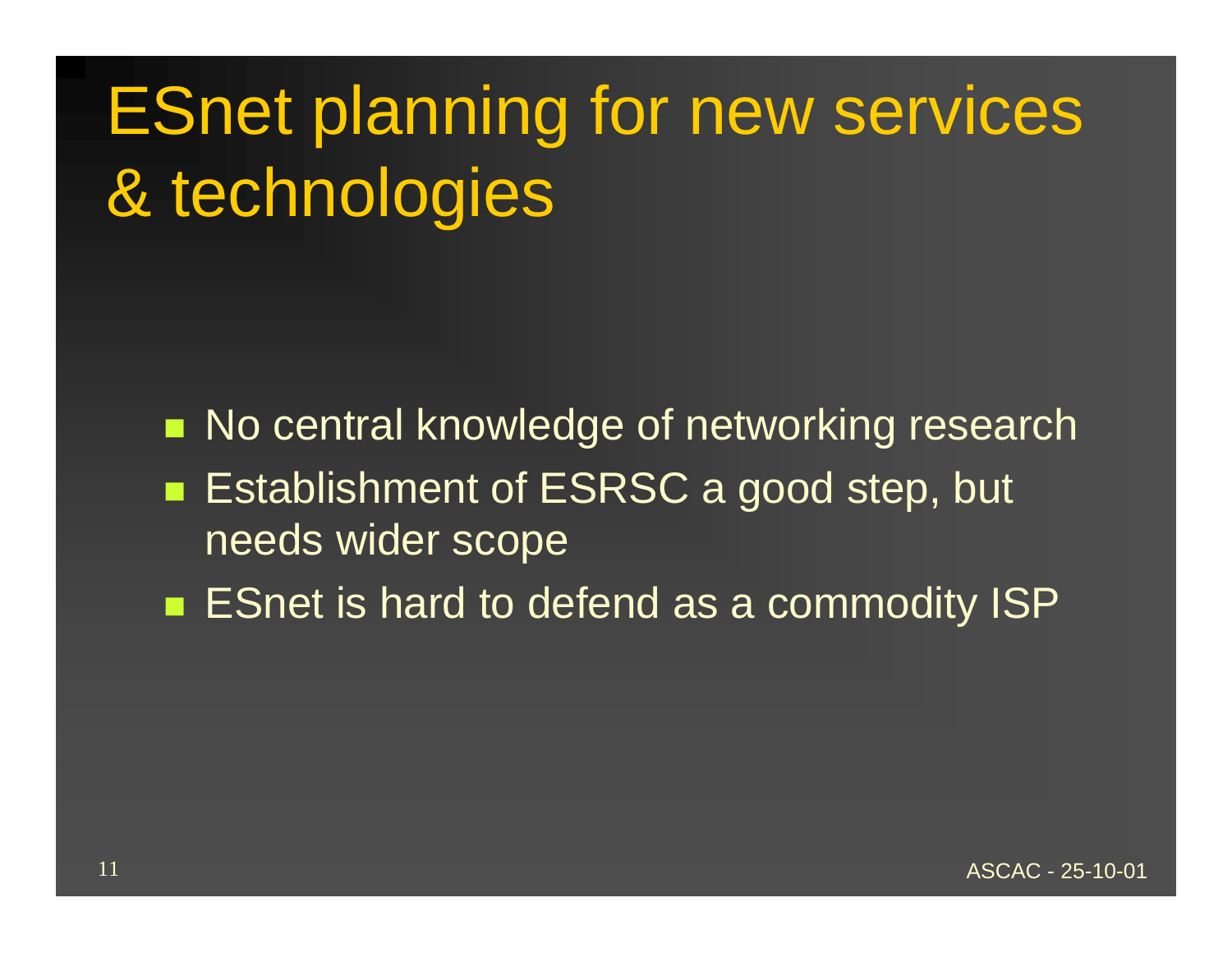# NRN trends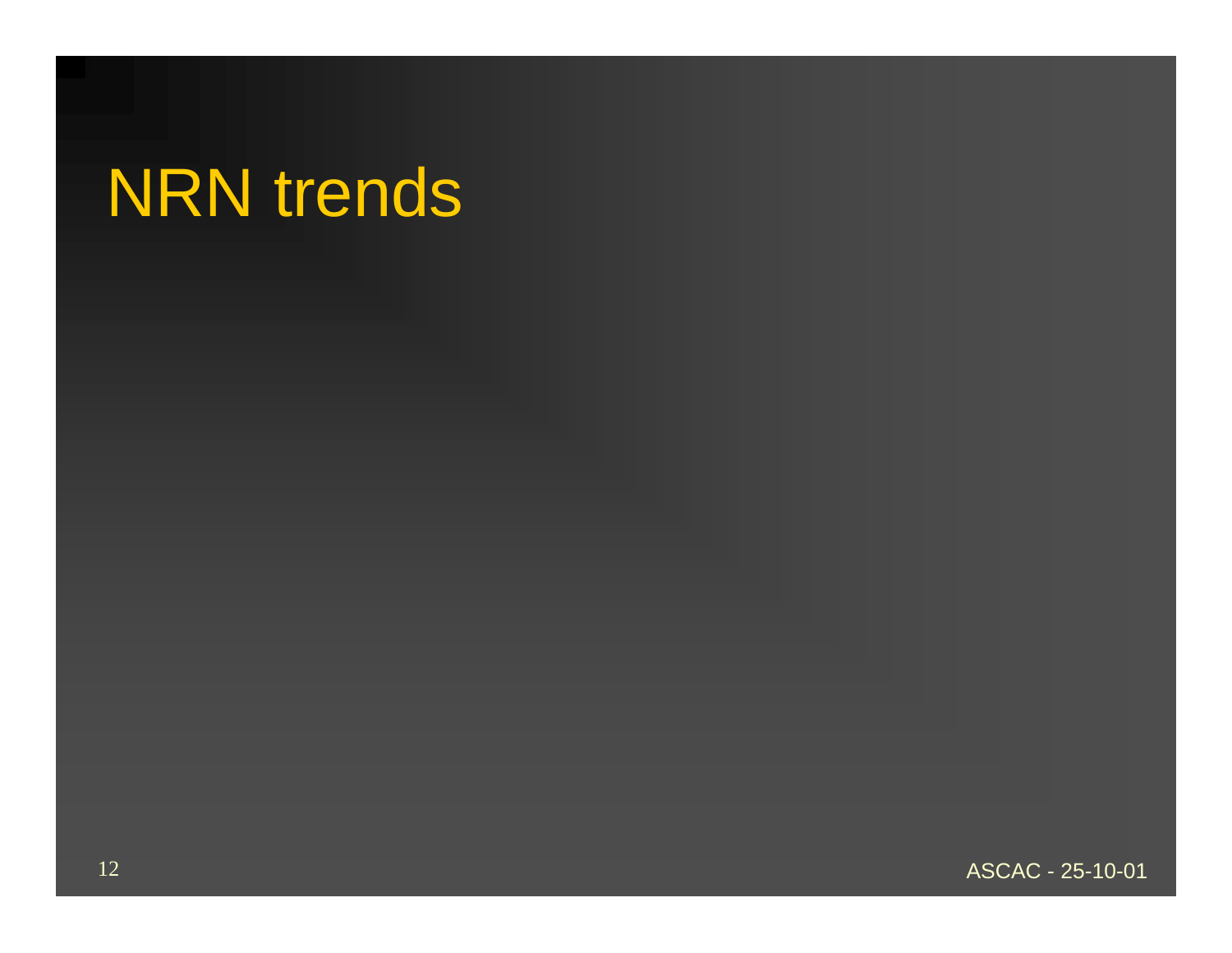# NRN trends

■ Fiber – ownership or IRU ■ 39 million miles of fiber in continental US ■ 20-35% lit **2% in use** (Source: Merrill Lynch) **Principal costs are trenching & terminating Economic parameters are unclear** ■ IPv6 **• GEANT (EU)**  WIDE (Japan) ■ NoF (UCAID)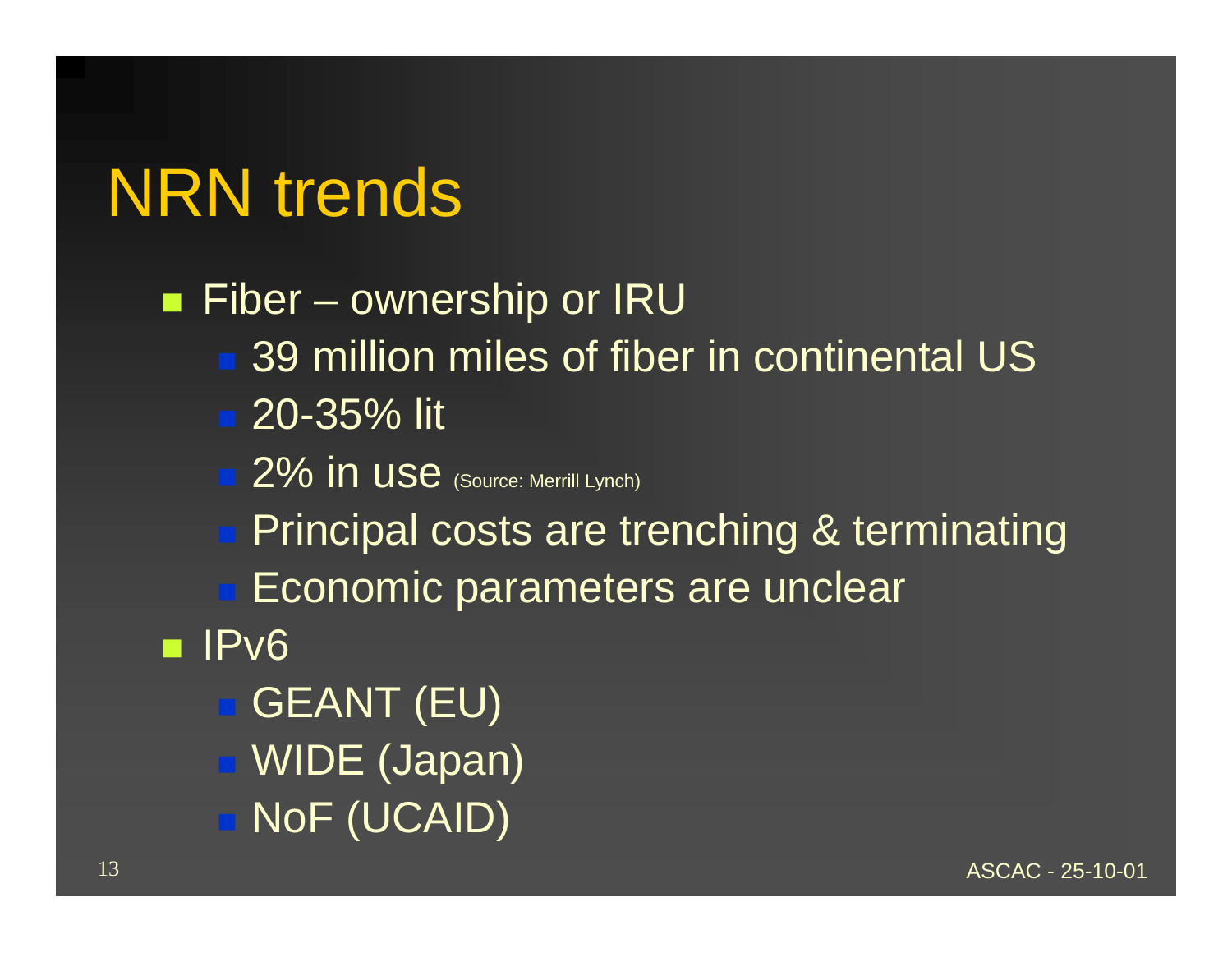# NRN trends (cont.)

**Collaboration emerging as driver** ■ Access Grid – "group-to-group" UC CITRIS center ■ …but it's not easy **Adoption of "Grid" paradigm Storage networks Optical networks** 

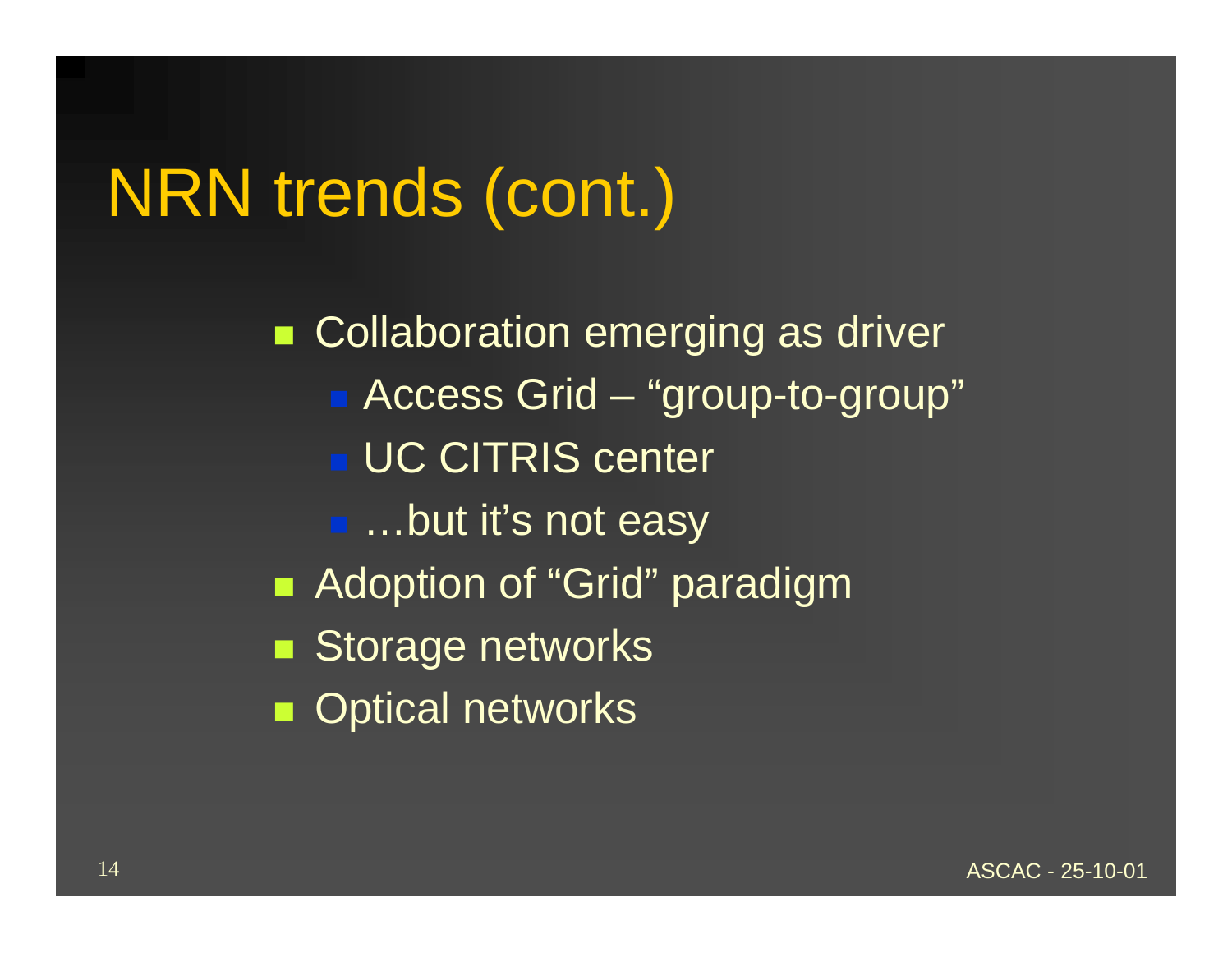### Teleimmersion requirements

|                               | Latency                        | Band<br>width     | Reliable   | Multi<br>cast |             | <b>Security Streaming</b> | Dyn<br>QoS  |
|-------------------------------|--------------------------------|-------------------|------------|---------------|-------------|---------------------------|-------------|
| Control                       | 30 ms<br>ż,                    | $64$ Kb/s         | Yes        | No            | <b>High</b> | No                        | Low         |
| Text                          | $100 \text{ ms}$<br>$\leq$     | 64 Kb/s           | Yes        | No.           | Medium      | No                        | Low         |
| Audio                         | $\leq$ 30 ms                   | <b>Nx128 Kb/s</b> | No         | Yes           | Medium      | Yes                       | Medium      |
| Video                         | $\approx$ 100 ms               | Nx5000 Kb/s       | No         | Yes           | Low         | <b>Yes</b>                | Medium      |
| <b>Tracking</b>               | ≤10ms                          | Nx128 Kb/s        | No.        | Yes           | Low         | Yes                       | Medium      |
| <b>Database</b>               | $< 100$ ms.                    | $> 1$ Gb/s        | <b>Yes</b> | Maybe         | Medium      | No                        | High        |
|                               | <b>Simulation</b> $\leq 30$ ms | $>1$ Gb/s         | Mixed      | Maybe         | Medium      | Maybe                     | <b>High</b> |
| Haptic                        | $< 10$ ms                      | $>1$ Mb/s         | Mixed      | Maybe         | Low         | Maybe                     | <b>High</b> |
| <b>Rendering</b> $\leq 30$ ms |                                | $> 1$ Gb/s        | No         | Maybe         | Low         | Maybe                     | Medium      |

*Source: R. Stevens, ANL*

(cf. also mini-essay by Valdis Kletnieks, VaTech)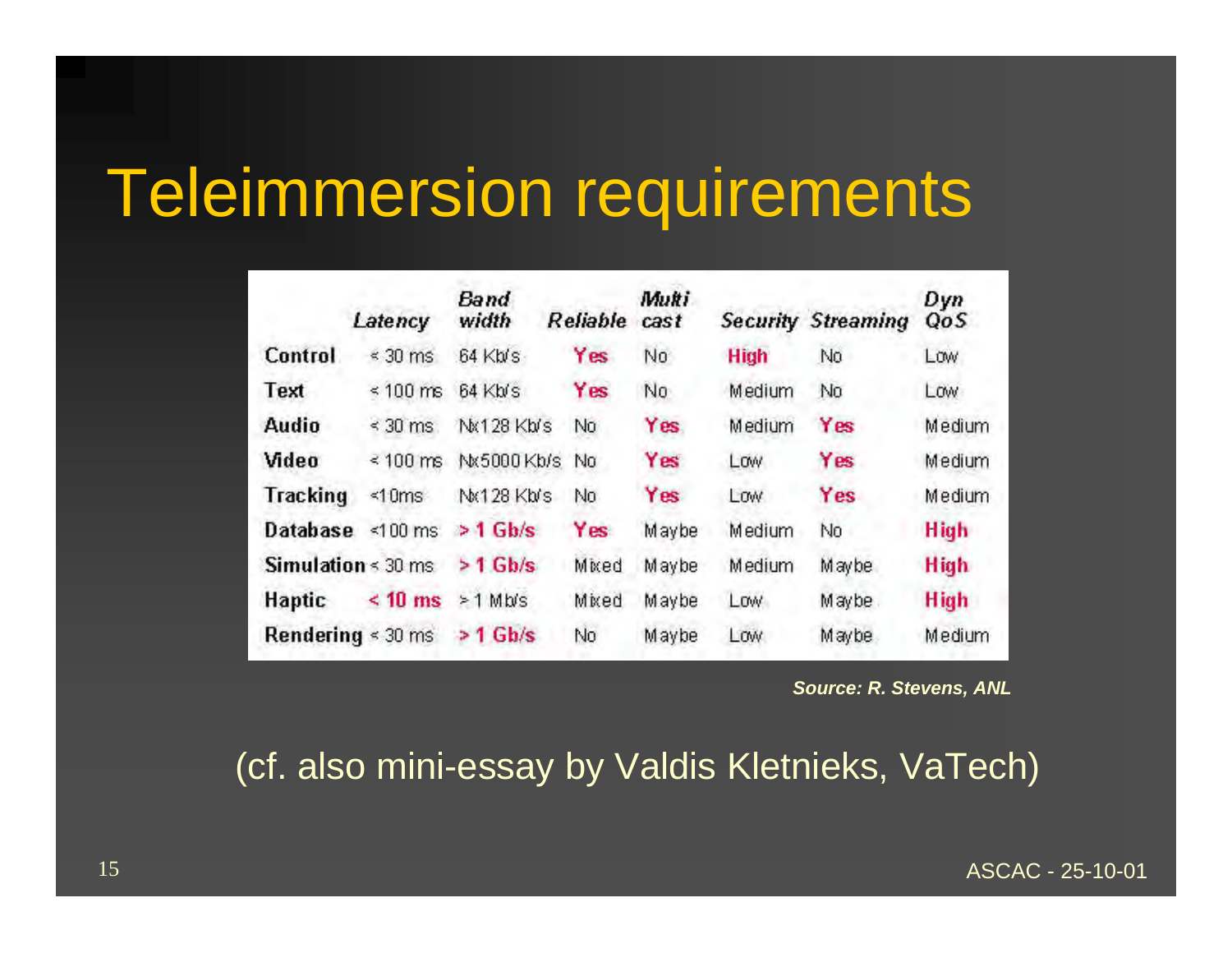#### Example: CA\*net 4

**Predicated on a commodity market in lambdas Postulates a transition from the network as a set** of services to a set of owned objects ■ "Object-oriented networking" ■ End-user control ■ Full mesh among administrative domains (initially regional nets) **No backbone network ELinks are owned/leased** ■ GMPLS, OBGP, UCP,...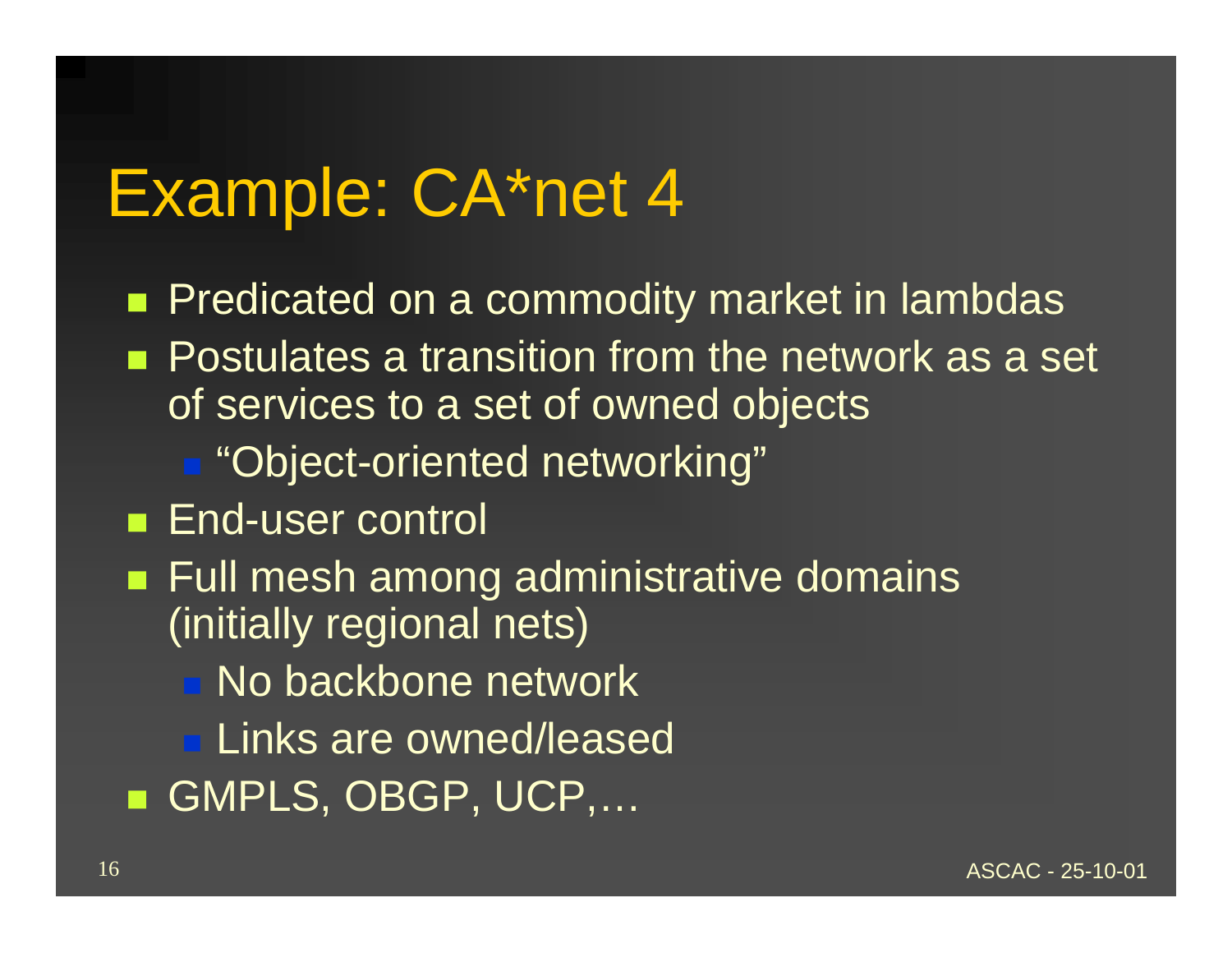# Example: DTF / Teragrid

■ \$53m NSF funding **E** backplane first, a network second ■ Qwest fiber IL <-> CA, SONET framing  $\blacksquare$  4  $*$  OC192  $\thicksim$  40 Gb/s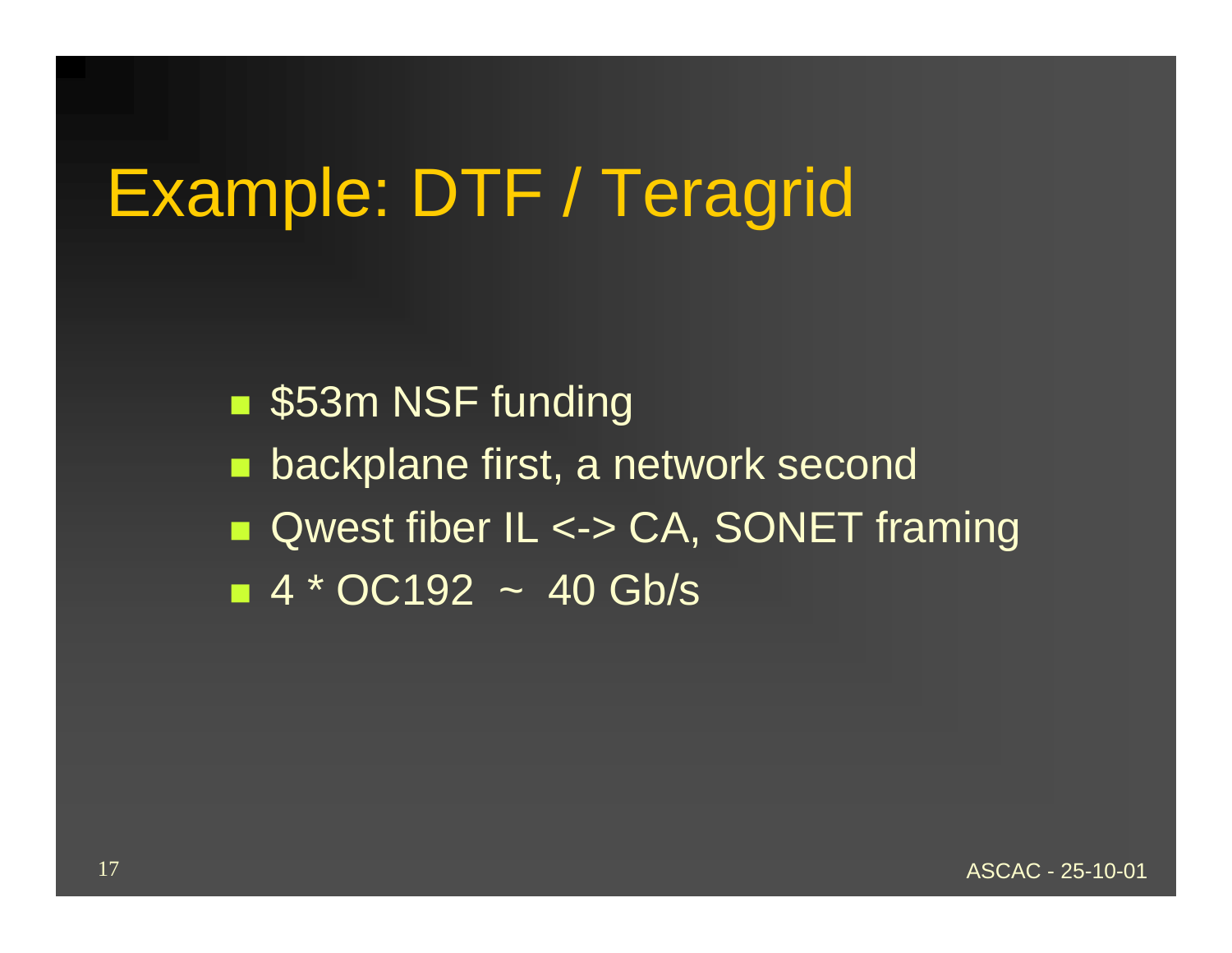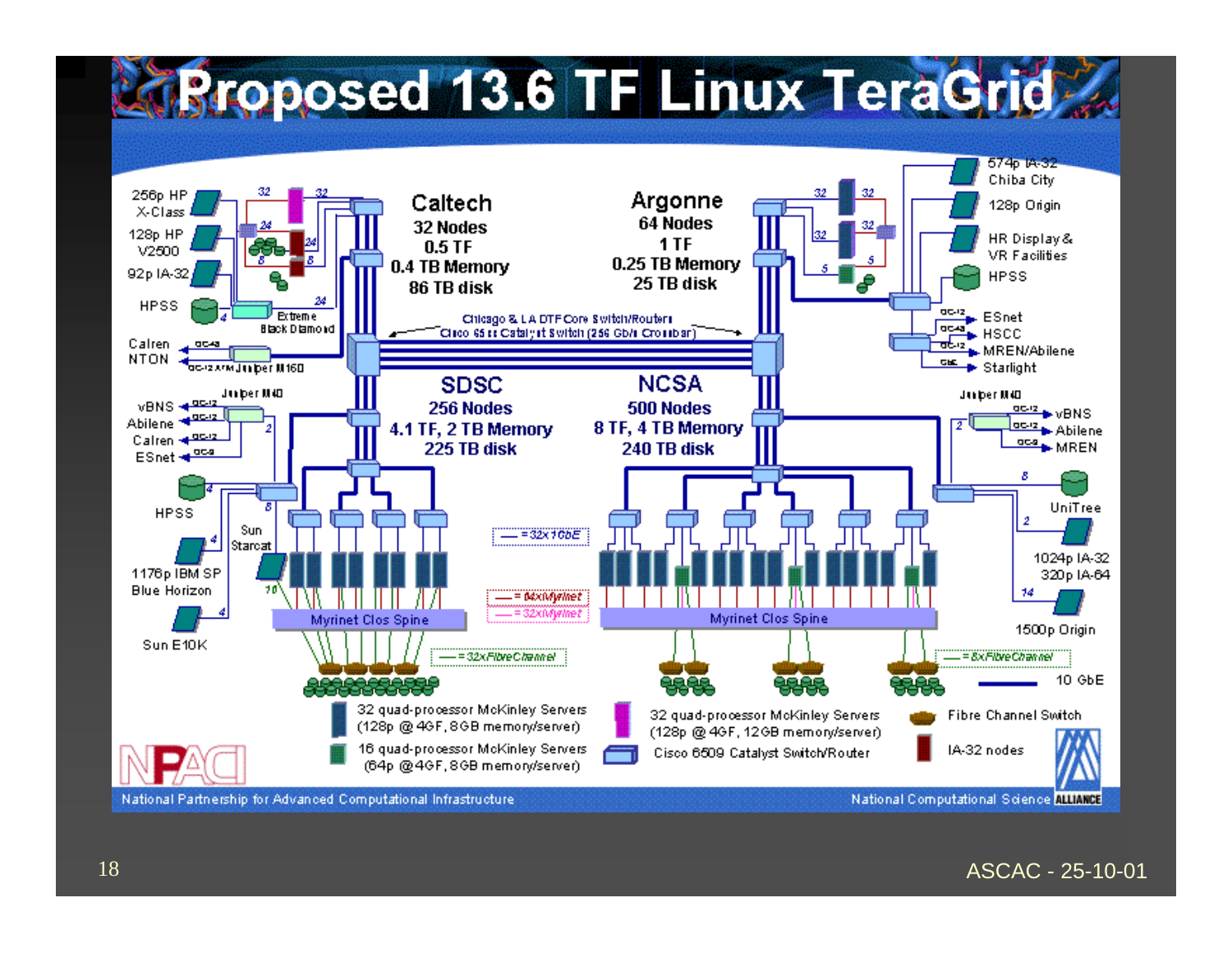

ASCAC - 25-10-01